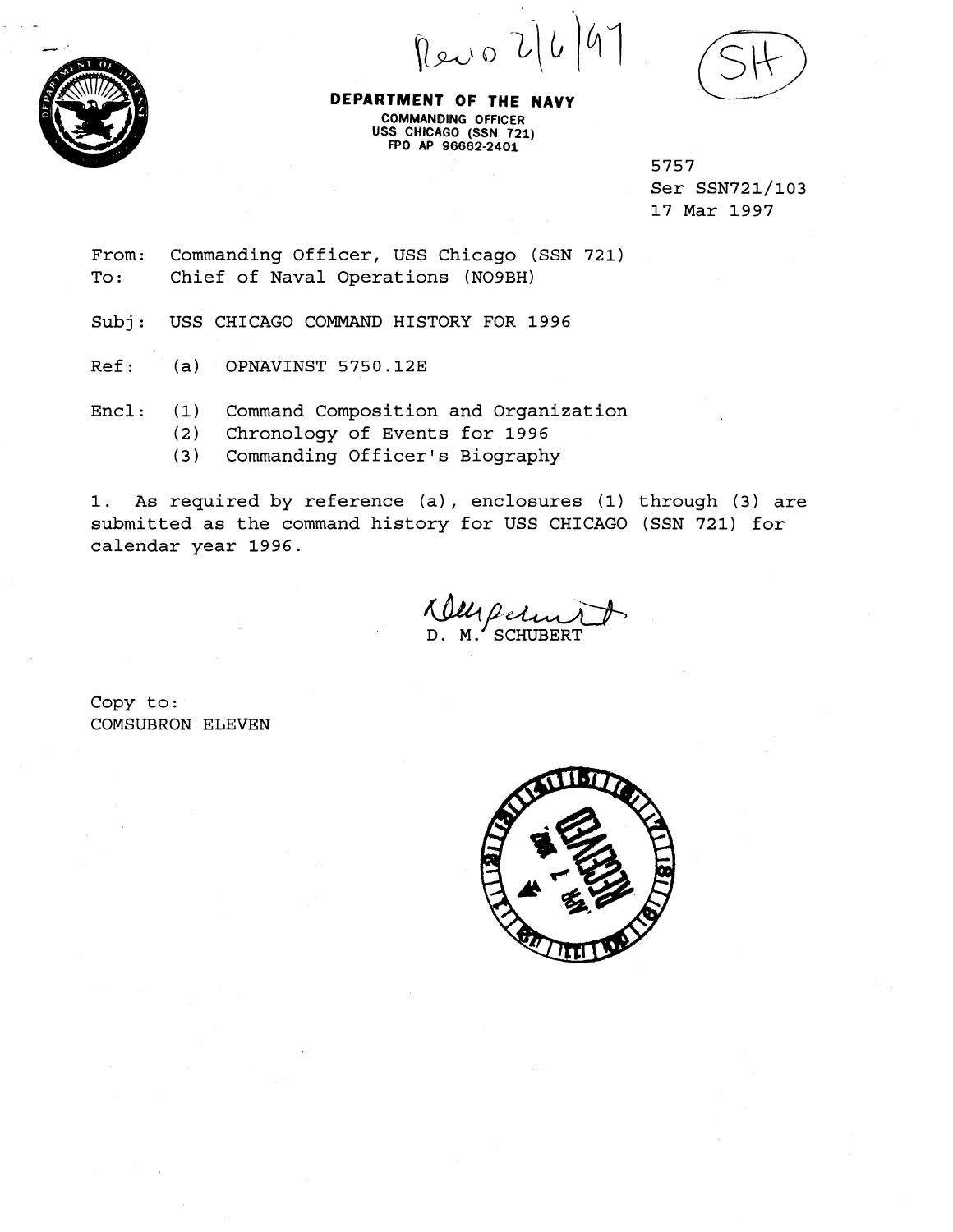## COMMAND COMPOSITION AND ORGANIZATION

1. Mission: The USS CHICAGO is a vertical launch capable 688 class Fast Attack submarine. The ship supports Anti-Submarine and Anti-Surface Warfare missions as well as land attack strike tasking, special forces, intelligence gathering and surveillance and mine warfare.

2. Organizational Structure: Commander, Submarine Squadron ELEVEN (ISIC) .

3. Commanding Officer: CDR David M. Schubert, USN

4. Permanent duty station: San Diego, CA

Enclosure (1)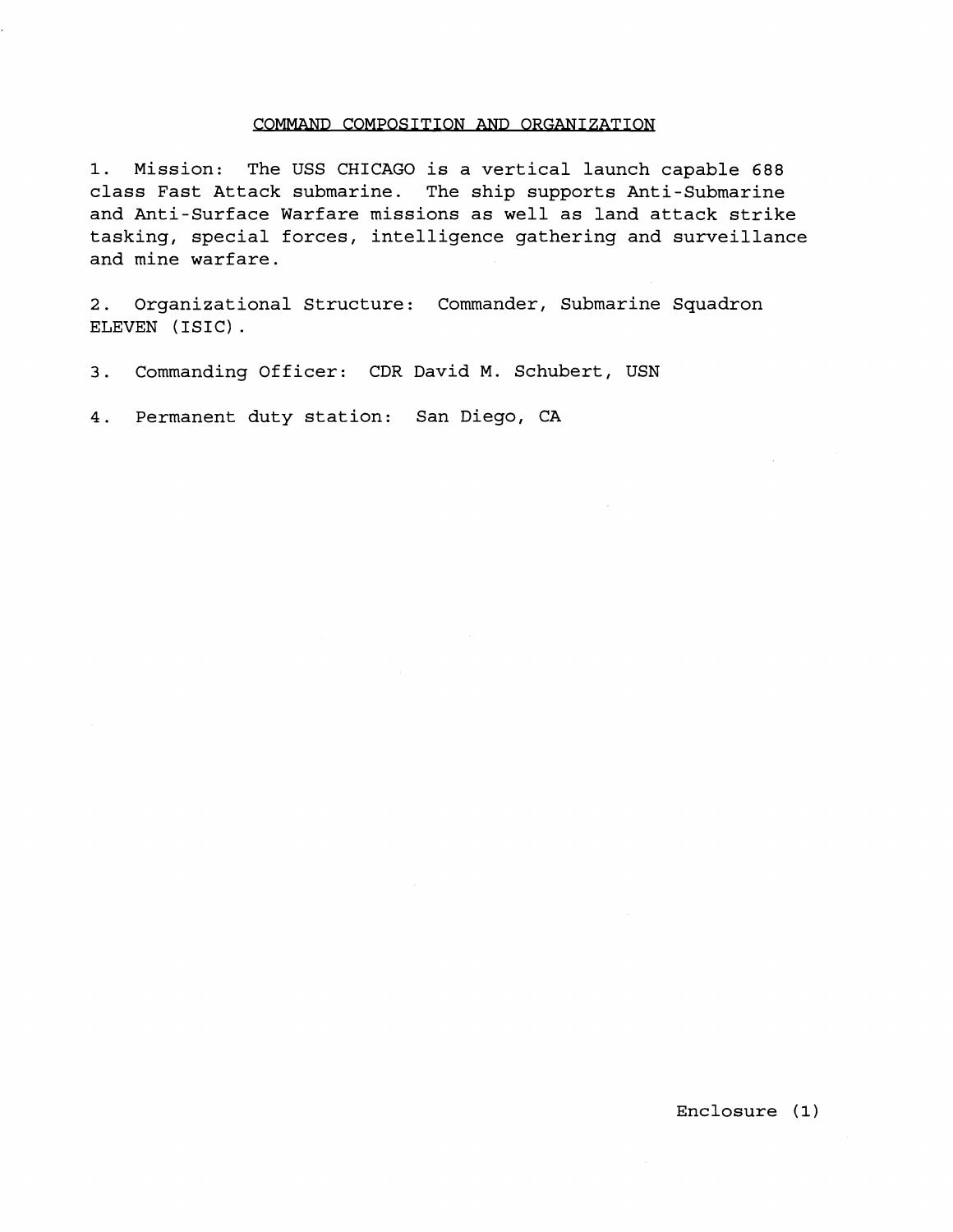## CHRONOLOGY OF EVENTS FOR 1996

JAN 96 - 01 FEB 96 WESTERN PACIFIC DEPLOYMENT FEB 96 - 03 *MAR*  96 INPORT SAN DIEGO, CA. STAND-DOWN FROM *MAR*  96 - 13 *MAR*  96 LOCAL OPS SOCAL, TOMA, CNO PROJECT 225 *MAR*  96 - 18 *MAR*  96 INPORT SAN DIEGO, CA. SHIPS FORCE *MAR*  96 - 22 *MAR*  96 LOCAL OPS SOCAL *MAR*  96 - 21 MAY 96 IMA UPKEEP, STEAM GENERATOR MAY 96 - 22 MAY 96 SEA TRIALS, SOCAL 23 MAY 96 - 27 MAY 96 TYPE TRAINING, INPORT SAN DIEGO. MAY 96 - 06 JUN 96 UAV (PREDATOR) AT SEA TESTING, SOCAL JUN 96 - 14 JUN 96 LOCAL OPS, SOCAL OP AREAS. JUN 96 - 16 JUN 96 INPORT SAN DIEGO, CA. JTJN 96 - 20 JUN 96 LOCAL OPS, SOCAL OP AREAS. JUN 96 - 21 JUN 96 VIP CRUISE JUN 96 - 23 JUN 96 INPORT SAN DIEGO, CA. JUN 96 - 27 JUN 96 TWTCP PHASE I TRAINING, INPORT SAN JUN 96 - 28 JUN 96 VIP CRUISE JUN 96 - 07 JUL 96 INPORT SAN DIEGO, CA. JUL 96 - 14 JUL 96 LOCAL OPS, SOCAL OP AREAS. JUL 96 - 23 JUL 96 MIDSHIPMAN OPS SOCAL OP AREAS. JUL 96 - 29 JUL 96 LOCAL OPS, SOCAL OP AREAS. JUL 96 - 07 AUG 96 TWTCP PHASE I TRAINING, INPORT SAN 08 AUG 96 - 18 AUG 96 JTFEX AUG 96 - 20 AUG 96 LOCAL OPS, SOCAL OP AREAS AUG 96 - 23 AUG 96 TACTICAL WEAPONS PROFICIENCY AUG 96 - 25 AUG 96 INPORT, SAN DIEGO, CA. AUG 96 - 28 AUG 96 LOCAL OPS, SOCAL OP AREAS AUG 96 - 30 AUG 96 721 CLUB VIP CRUISES AUG 96 - 09 OCT 96 IMA UPKEEP, SAN DIEGO, CA. 31 AGG 50 65 601 50 INN STRENT, SIN BIRGO, CN.<br>10 OCT 96 - 11 OCT 96 SEA TRIALS, LOCAL OP AREAS, SOCAL OCT 96 - 17 OCT 96 INPORT SAN DIEGO, CA. OCT 96 - 07 NOV 96 LOCAL OPS, SOCAL OP AREAS, COMPTUEX NOV 96 - 13 NOV 96 INPORT SAN DIEGO, CA. IMAT TRAINING WESTERN PACIFIC DEPLOYMENT UPKEEP. INSPECTION. UAV (PREDATOR) EQUIPMENT LOAD. UAV INPORT TEST. OP AREAS. DIEGO, CA. DIEGO, CA. EVALUATION, LOCAL OP AREAS, SOCAL. 97-1A

Enclosure (2)